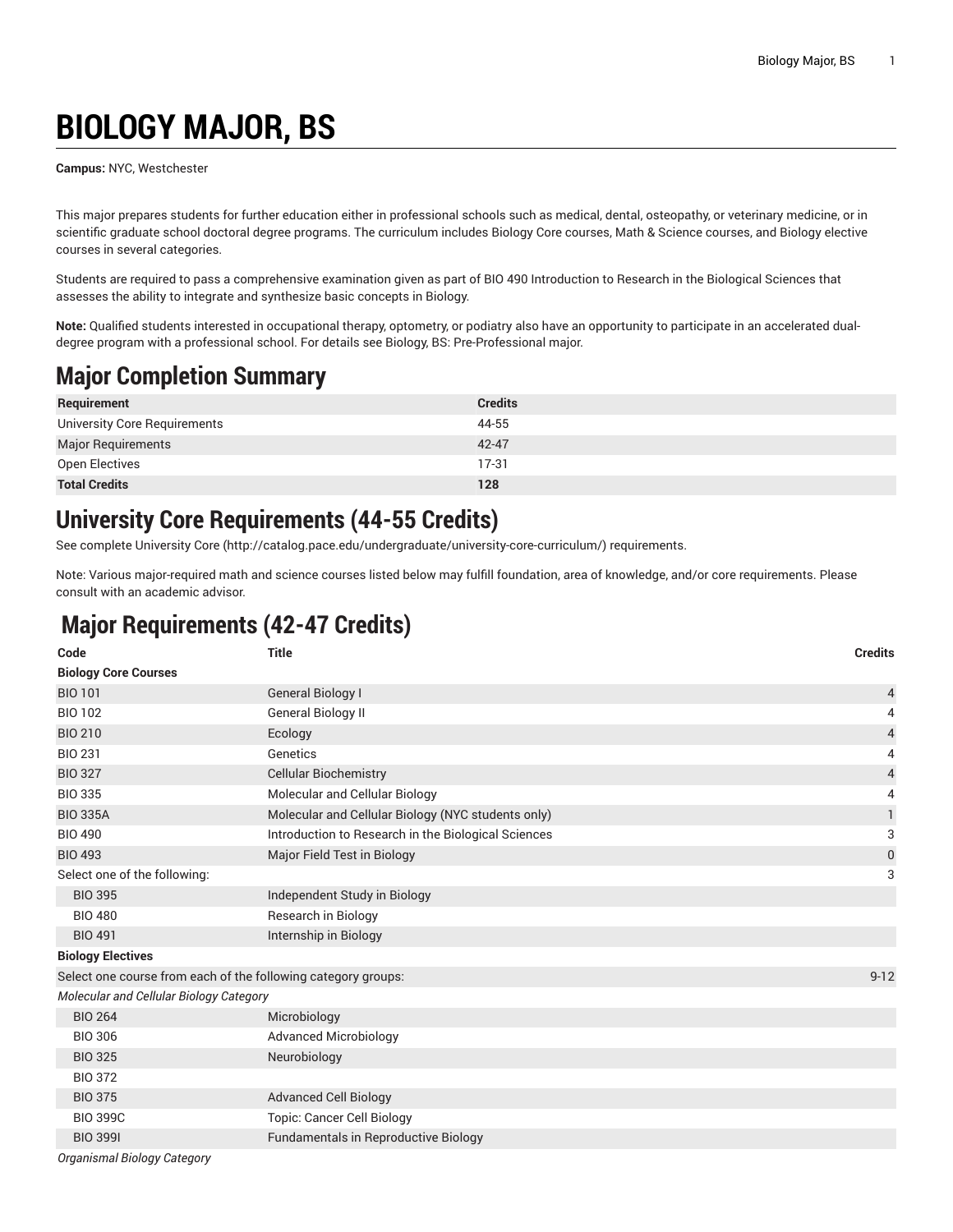| <b>BIO 221</b>                                 | <b>Botany</b>                                                                                                                                  |           |
|------------------------------------------------|------------------------------------------------------------------------------------------------------------------------------------------------|-----------|
| <b>BIO 233</b>                                 | Fundamentals of Histology and Histopathology                                                                                                   |           |
| <b>BIO 236</b>                                 | <b>Comparative Vertebrate Anatomy</b>                                                                                                          |           |
| <b>BIO 251</b>                                 | Principles of Human Anatomy                                                                                                                    |           |
| <b>BIO 264</b>                                 | Microbiology                                                                                                                                   |           |
| <b>BIO 326</b>                                 | Principles of Biochemistry                                                                                                                     |           |
| <b>BIO 334</b>                                 | <b>General Physiology</b>                                                                                                                      |           |
| <b>BIO 359</b>                                 | Immunology                                                                                                                                     |           |
| <b>BIO 3991</b>                                | Fundamentals in Reproductive Biology                                                                                                           |           |
| <b>Biological Systems and Ecology Category</b> |                                                                                                                                                |           |
| <b>BIO 205</b>                                 | <b>Concepts of Environmental Science</b>                                                                                                       |           |
| <b>BIO 215</b>                                 | Urban Ecology                                                                                                                                  |           |
| <b>BIO 221</b>                                 | Botany                                                                                                                                         |           |
| <b>BIO 305</b>                                 | <b>Evolutionary Biology</b>                                                                                                                    |           |
| <b>BIO 307</b>                                 | <b>Microbial Ecology</b>                                                                                                                       |           |
| <b>BIO 322</b>                                 | <b>Animal Behavior</b>                                                                                                                         |           |
| <b>BIO 345</b>                                 | Introduction to Toxicology                                                                                                                     |           |
| <b>Other Required Biology Electives</b>        |                                                                                                                                                |           |
|                                                | Select two additional courses from the three preceding groups. At least one of the two courses must be lecture/laboratory course of 4 credits. | $7 - 8$   |
| Required Math and Science Courses 3, 4         |                                                                                                                                                |           |
| <b>CHE 111</b>                                 | General Chemistry I                                                                                                                            |           |
| <b>CHE 112</b>                                 | <b>General Chemistry II</b>                                                                                                                    |           |
| <b>CHE 223</b>                                 | Organic Chemistry I                                                                                                                            |           |
| <b>CHE 224</b>                                 | Organic Chemistry II                                                                                                                           |           |
| <b>MAT 131</b>                                 | Calculus I                                                                                                                                     |           |
| <b>MAT 141</b>                                 | Introductory Statistics for the Life Sciences                                                                                                  |           |
| PHY Requirement Either Group A or Group B      |                                                                                                                                                |           |
| Group A                                        |                                                                                                                                                |           |
| <b>PHY 101</b>                                 | College Physics I                                                                                                                              |           |
| <b>PHY 102</b>                                 | College Physics II                                                                                                                             |           |
| Group B                                        |                                                                                                                                                |           |
| <b>PHY 111</b>                                 | <b>General Physics I</b>                                                                                                                       |           |
| <b>PHY 112</b>                                 | <b>General Physics II</b>                                                                                                                      |           |
| <b>Total Credits</b>                           |                                                                                                                                                | $47 - 51$ |

2 Students may fulfill some requirements within their core or open electives.

3 Students should consult with faculty advisor on which physics sequence is most appropriate.

## **Open Electives (17-31 Credits)**

| Code                   | <b>Title</b> | <b>Credits</b> |
|------------------------|--------------|----------------|
| Open Electives         |              |                |
| Select 17-31 credits ' |              | $17-31$        |
| <b>Total Credits</b>   |              | $17 - 31$      |

1 Open Elective credits must include required science and math courses not taken for University Core credit, UNV 101 First-Year Seminar: Introduction to University Community (required of incoming freshmen students), and remaining open electives.

### **General Track**

| <b>Course</b>     | <b>Title</b>      | <b>Credits</b> |
|-------------------|-------------------|----------------|
| <b>First Year</b> |                   |                |
| Fall              |                   |                |
| <b>ENG 110</b>    | Composition       | 3              |
| <b>BIO 101</b>    | General Biology I | $\overline{4}$ |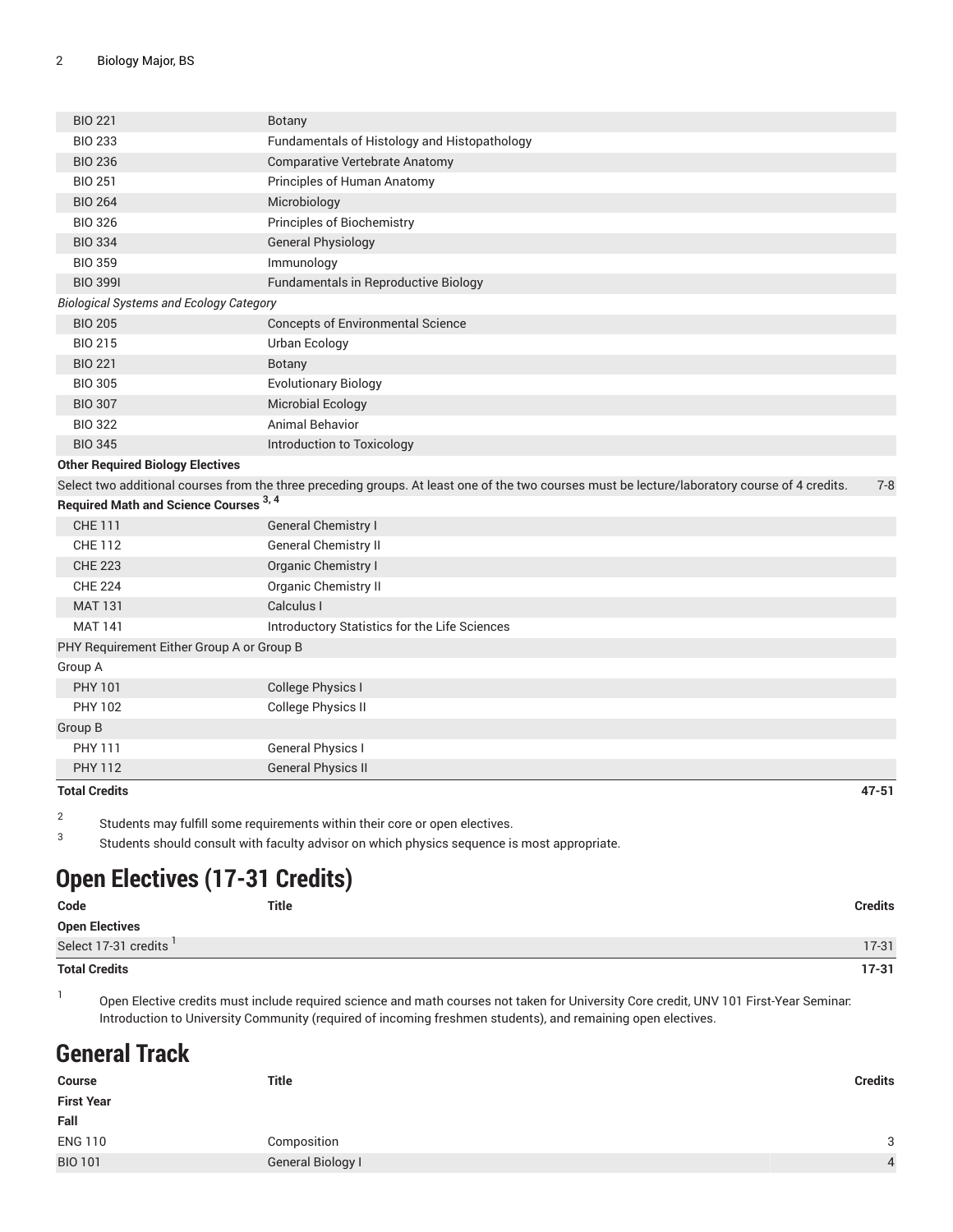| <b>CHE 111</b>                                  | General Chemistry I                                                                                                                              | $\overline{4}$            |
|-------------------------------------------------|--------------------------------------------------------------------------------------------------------------------------------------------------|---------------------------|
| <b>MAT 103</b><br>or MAT 130                    | Algebra (Or MAT 131)<br>or Precalculus                                                                                                           | $3 - 4$                   |
| <b>UNV 101</b>                                  | First-Year Seminar Introduction to University Community (STEM Major section)                                                                     | 1                         |
|                                                 | <b>Credits</b>                                                                                                                                   | $15 - 16$                 |
| <b>Spring</b>                                   |                                                                                                                                                  |                           |
| <b>BIO 102</b>                                  | General Biology II                                                                                                                               | 4                         |
| <b>CHE 112</b>                                  | <b>General Chemistry II</b>                                                                                                                      | $\overline{4}$            |
| <b>MAT 130</b>                                  | Precalculus (Or CIS 101)                                                                                                                         | 4                         |
| or MAT 131                                      | or Calculus I                                                                                                                                    |                           |
| <b>ENG 120</b>                                  | <b>Critical Writing</b>                                                                                                                          | $\overline{4}$            |
|                                                 | <b>Credits</b>                                                                                                                                   | 16                        |
| <b>Second Year</b>                              |                                                                                                                                                  |                           |
| Fall                                            |                                                                                                                                                  |                           |
| <b>BIO 231</b>                                  | Genetics                                                                                                                                         | $\overline{a}$            |
| <b>CHE 223</b>                                  | Organic Chemistry I                                                                                                                              | 5                         |
| Take any one remaining Area of Knowledge course |                                                                                                                                                  | $\ensuremath{\mathsf{3}}$ |
| One Learning Community (LC) course              |                                                                                                                                                  | 3                         |
| One Learning Community (LC) course              |                                                                                                                                                  | $\mathfrak{S}$            |
|                                                 | <b>Credits</b>                                                                                                                                   | 18                        |
| <b>Spring</b>                                   |                                                                                                                                                  |                           |
| <b>BIO 335</b>                                  | Molecular and Cellular Biology (Writing Enhanced (WE) course. In NYC, take BIO 335 and<br>BIO 335A for 5 credits; in PLV, BIO 335 for 4 credits) | $4 - 5$                   |
| <b>CHE 224</b>                                  | <b>Organic Chemistry II</b>                                                                                                                      | 5                         |
| <b>CIS 101</b>                                  | Introduction to Computing (or Any one remaining Area of Knowledge course)                                                                        | $\ensuremath{\mathsf{3}}$ |
| <b>ENG 201</b>                                  | Writing in the Disciplines                                                                                                                       | 3                         |
|                                                 | <b>Credits</b>                                                                                                                                   | $15 - 16$                 |
| <b>Third Year</b>                               |                                                                                                                                                  |                           |
| Fall                                            |                                                                                                                                                  |                           |
| <b>BIO 327</b>                                  | <b>Cellular Biochemistry</b>                                                                                                                     | 4                         |
| <b>BIO 210</b>                                  | Ecology                                                                                                                                          | $\sqrt{4}$                |
| PHY 101                                         | College Physics I                                                                                                                                | 4                         |
| One elective course in BIO                      |                                                                                                                                                  | 3                         |
|                                                 | First Second Language Course. See Advisor for guidelines                                                                                         | 3                         |
|                                                 | <b>Credits</b>                                                                                                                                   | $18\,$                    |
| <b>Spring</b>                                   |                                                                                                                                                  |                           |
| <b>BIO 490</b>                                  | Introduction to Research in the Biological Sciences (Writing Intensive (WE) course)                                                              | 3                         |
| <b>MAT 141</b>                                  | Introductory Statistics for the Life Sciences (Counts toward Analysis of Human, Social,<br>and Natural Phenomena (AOK5))                         | 4                         |
| <b>PHY 102</b>                                  | <b>College Physics II</b>                                                                                                                        | 4                         |
| One elective course in BIO                      |                                                                                                                                                  | $\ensuremath{\mathsf{3}}$ |
| Second Language Course, if applicable           |                                                                                                                                                  | 3                         |
|                                                 | <b>Credits</b>                                                                                                                                   | 17                        |
| <b>Fourth Year</b>                              |                                                                                                                                                  |                           |
| Fall                                            |                                                                                                                                                  |                           |
| <b>BIO 395</b>                                  | Independent Study in Biology                                                                                                                     | 3                         |
| or BIO 480                                      | or Research in Biology                                                                                                                           |                           |
| or BIO 491<br><b>COM 200</b>                    | or Internship in Biology<br><b>Public Speaking</b>                                                                                               |                           |
| <b>BIO 493</b>                                  | Major Field Test in Biology                                                                                                                      | 3<br>0                    |
| Take any one remaining Area of Knowledge course |                                                                                                                                                  | 3                         |
| One elective course in BIO                      |                                                                                                                                                  | 4                         |
|                                                 | <b>Credits</b>                                                                                                                                   | 13                        |
|                                                 |                                                                                                                                                  |                           |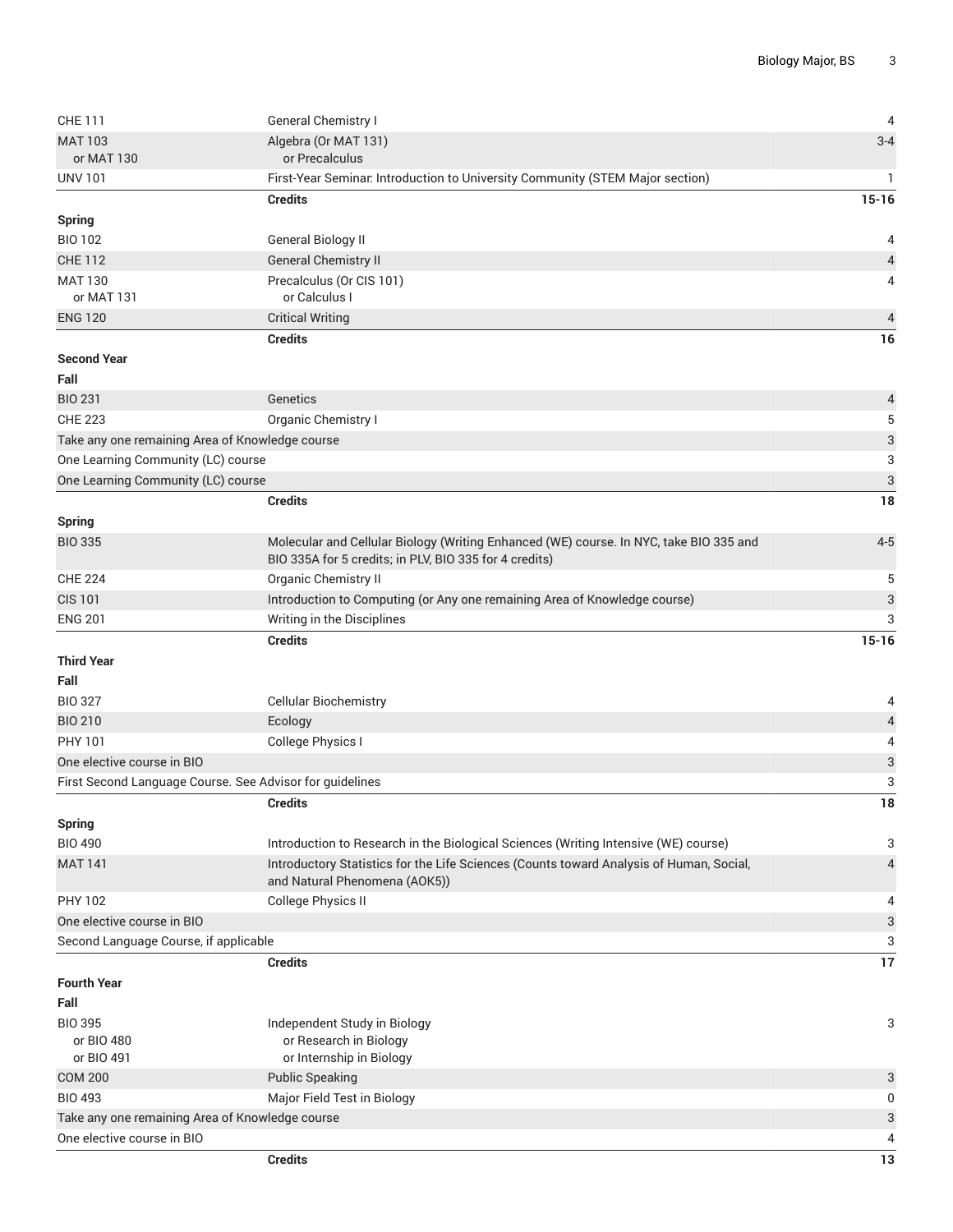#### **Spring**

| One elective course in BIO                                              |               |
|-------------------------------------------------------------------------|---------------|
| Take any one remaining Area of Knowledge course                         | 3             |
| Take any one remaining Area of Knowledge course or Open elective course | 3             |
| Civic Engagement (CE) course                                            | $\mathcal{S}$ |
| One elective course in BIO                                              |               |
| <b>Credits</b>                                                          |               |
| <b>Total Credits</b>                                                    | 129-131       |

## **Biology, BS / Biochemistry & Molecular Biochemistry, MS Track**

| <b>Course</b>                                   | <b>Title</b>                                                                                                                                     | <b>Credits</b>            |
|-------------------------------------------------|--------------------------------------------------------------------------------------------------------------------------------------------------|---------------------------|
| <b>First Year</b>                               |                                                                                                                                                  |                           |
| Fall                                            |                                                                                                                                                  |                           |
| <b>ENG 110</b>                                  | Composition                                                                                                                                      | 3                         |
| <b>BIO 101</b>                                  | General Biology I (Writing Enhanced (WE))                                                                                                        | 4                         |
| <b>CHE 111</b>                                  | General Chemistry I                                                                                                                              | 4                         |
| <b>MAT 103</b>                                  | Algebra                                                                                                                                          | $3 - 4$                   |
| or MAT 130                                      | or Precalculus                                                                                                                                   |                           |
| or MAT 131                                      | or Calculus I                                                                                                                                    |                           |
| <b>UNV 101</b>                                  | First-Year Seminar Introduction to University Community (STEM Major section)                                                                     | 1                         |
|                                                 | <b>Credits</b>                                                                                                                                   | $15 - 16$                 |
| <b>Spring</b>                                   |                                                                                                                                                  |                           |
| <b>BIO 102</b>                                  | General Biology II                                                                                                                               | 4                         |
| <b>CHE 112</b>                                  | <b>General Chemistry II</b>                                                                                                                      | $\overline{4}$            |
| <b>MAT 130</b>                                  | Precalculus                                                                                                                                      | 4                         |
| or MAT 131                                      | or Calculus I                                                                                                                                    |                           |
| <b>ENG 120</b>                                  | <b>Critical Writing</b>                                                                                                                          | 4                         |
|                                                 | <b>Credits</b>                                                                                                                                   | 16                        |
| <b>Second Year</b>                              |                                                                                                                                                  |                           |
| Fall                                            |                                                                                                                                                  |                           |
| <b>BIO 231</b>                                  | Genetics                                                                                                                                         | 4                         |
| <b>CHE 223</b>                                  | Organic Chemistry I                                                                                                                              | 5                         |
| Take any one remaining Area of Knowledge course |                                                                                                                                                  | $\ensuremath{\mathsf{3}}$ |
| One Learning Community (LC) course              |                                                                                                                                                  | 3                         |
| One Learning Community (LC) course              |                                                                                                                                                  | $\sqrt{3}$                |
|                                                 | <b>Credits</b>                                                                                                                                   | 18                        |
| <b>Spring</b>                                   |                                                                                                                                                  |                           |
| <b>BIO 335</b>                                  | Molecular and Cellular Biology (Writing Enhanced (WE) course. In NYC, take BIO 335 and<br>BIO 335A for 5 credits; in PLV, BIO 335 for 4 credits) | $4-5$                     |
| <b>CHE 224</b>                                  | Organic Chemistry II                                                                                                                             | 5                         |
| <b>CIS 101</b>                                  | Introduction to Computing (or Any one remaining Area of Knowledge course)                                                                        | $\ensuremath{\mathsf{3}}$ |
| <b>ENG 201</b>                                  | Writing in the Disciplines                                                                                                                       | 3                         |
|                                                 | <b>Credits</b>                                                                                                                                   | $15 - 16$                 |
| <b>Third Year</b>                               |                                                                                                                                                  |                           |
| Fall                                            |                                                                                                                                                  |                           |
| <b>BIO 327</b>                                  | <b>Cellular Biochemistry</b>                                                                                                                     | 4                         |
| <b>BIO 210</b>                                  | Ecology                                                                                                                                          | $\overline{4}$            |
| PHY 101                                         | College Physics I                                                                                                                                | 4                         |
| <b>MAT 141</b>                                  | Introductory Statistics for the Life Sciences (Analysis of Human, Social, and Natural<br>Phenomena (AOK5))                                       | 4                         |
|                                                 | First Second Language Course. See Advisor for guidelines                                                                                         | 3                         |
|                                                 | <b>Credits</b>                                                                                                                                   | 19                        |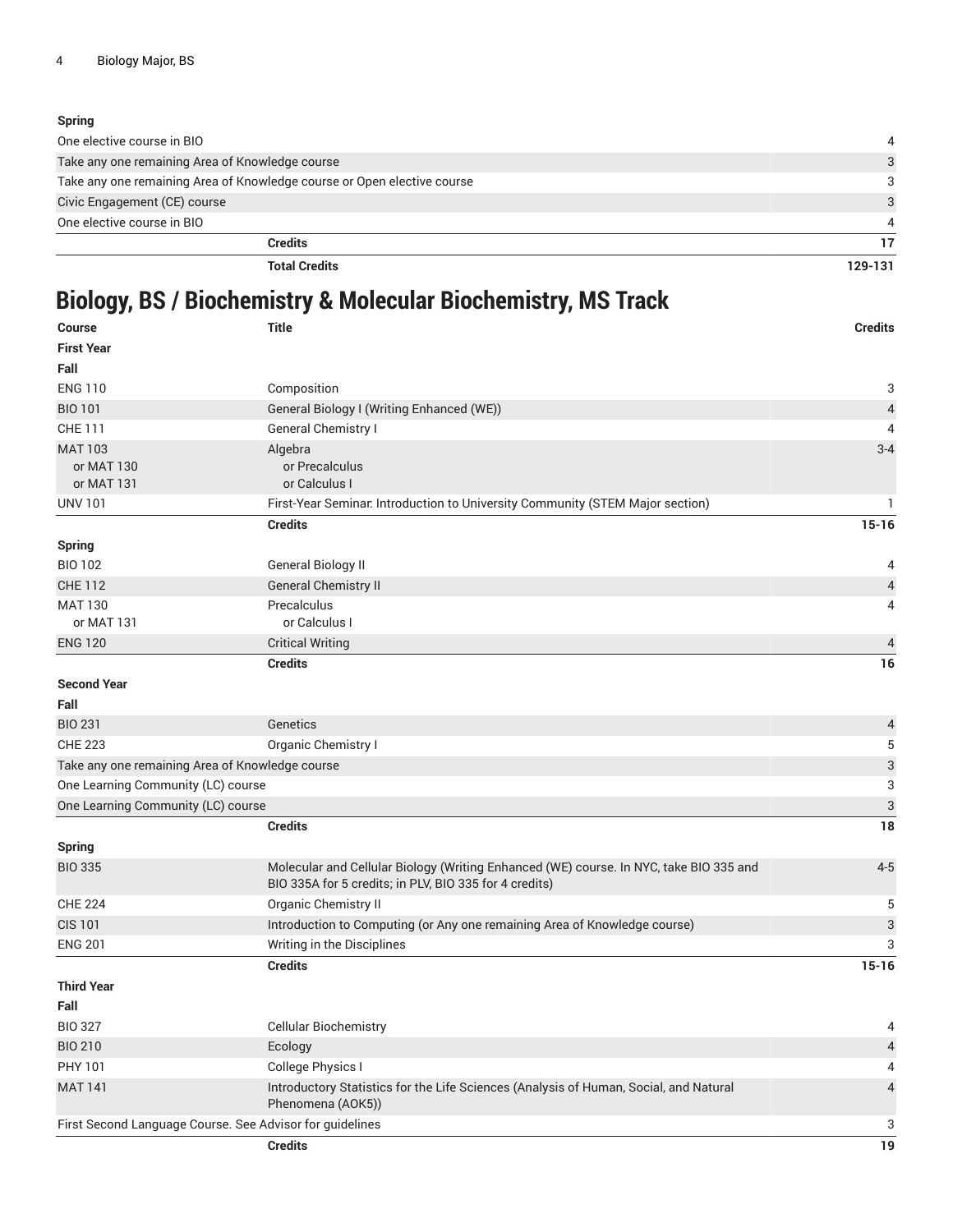#### **Spring**

| Introduction to Research in the Biological Sciences (Writing Intensive (WE) course)<br><b>BIO 490</b> |                                                 | 3        |
|-------------------------------------------------------------------------------------------------------|-------------------------------------------------|----------|
| <b>PHY 102</b>                                                                                        | College Physics II                              |          |
|                                                                                                       | Take any one remaining Area of Knowledge course | 3        |
| Take any one remaining Area of Knowledge course                                                       |                                                 | 3        |
| Second Language Course, if applicable                                                                 |                                                 | 3        |
|                                                                                                       | <b>Credits</b>                                  | 16       |
| <b>Fourth Year</b>                                                                                    |                                                 |          |
| Fall                                                                                                  |                                                 |          |
| <b>BIO 493</b>                                                                                        | Major Field Test in Biology                     | $\Omega$ |
| <b>COM 200</b>                                                                                        | <b>Public Speaking</b>                          | 3        |

| <b>BMB 629</b>               | <b>Molecular Biochemistry</b>                               | 4  |
|------------------------------|-------------------------------------------------------------|----|
| <b>BIO 480</b>               | Research in Biology                                         | 3  |
| <b>BMB 626</b>               | <b>Cellular Biochemistry and Advanced Molecular Biology</b> | 4  |
| <b>BMB 610</b>               | Seminar                                                     |    |
|                              | <b>Credits</b>                                              | 15 |
| <b>Spring</b>                |                                                             |    |
| Civic Engagement (CE) course |                                                             | 3  |

| <b>Total Credits</b>                                                    |                              | 132-134 |
|-------------------------------------------------------------------------|------------------------------|---------|
|                                                                         | <b>Credits</b>               | 18      |
| Take any one remaining Area of Knowledge course or Open elective course |                              | 3       |
| <b>BMB 710</b>                                                          | Research I                   | 4       |
| <b>BMB 640</b>                                                          | <b>Physical Biochemistry</b> | 4       |
| One elective course in BIO                                              |                              | 4       |
| Givic Engagement (GE) course                                            |                              | J.      |

# **Pre-Professional, Pre-Med Track**

| <b>Course</b>                              | <b>Title</b>                                             | <b>Credits</b>           |
|--------------------------------------------|----------------------------------------------------------|--------------------------|
| <b>First Year</b>                          |                                                          |                          |
| Fall                                       |                                                          |                          |
| <b>ENG 110</b>                             | Composition                                              | 3                        |
| <b>BIO 101</b>                             | <b>General Biology I</b>                                 | $\sqrt{4}$               |
| <b>CHE 111</b>                             | General Chemistry I                                      | 4                        |
| <b>MAT 103</b><br>or MAT 130<br>or MAT 131 | Algebra<br>or Precalculus<br>or Calculus I               | $3 - 4$                  |
| <b>UNV 101</b>                             | First-Year Seminar. Introduction to University Community |                          |
|                                            | <b>Credits</b>                                           | $15 - 16$                |
| <b>Spring</b>                              |                                                          |                          |
| <b>BIO 102</b>                             | <b>General Biology II</b>                                | 4                        |
| <b>CHE 112</b>                             | General Chemistry II                                     | $\overline{\mathcal{L}}$ |
| <b>MAT 130</b><br>or MAT 131               | Precalculus<br>or Calculus I                             | $\overline{4}$           |
| <b>ENG 120</b>                             | <b>Critical Writing</b>                                  | $\overline{4}$           |
|                                            | <b>Credits</b>                                           | 16                       |
| <b>Second Year</b>                         |                                                          |                          |
| Fall                                       |                                                          |                          |
| <b>BIO 231</b>                             | Genetics                                                 | $\overline{\mathcal{L}}$ |
| PHY 101                                    | College Physics I                                        | 4                        |
| <b>CHE 223</b>                             | Organic Chemistry I                                      | 5                        |
| Two Learning Community (LC) courses        |                                                          | 6                        |
|                                            | <b>Credits</b>                                           | 19                       |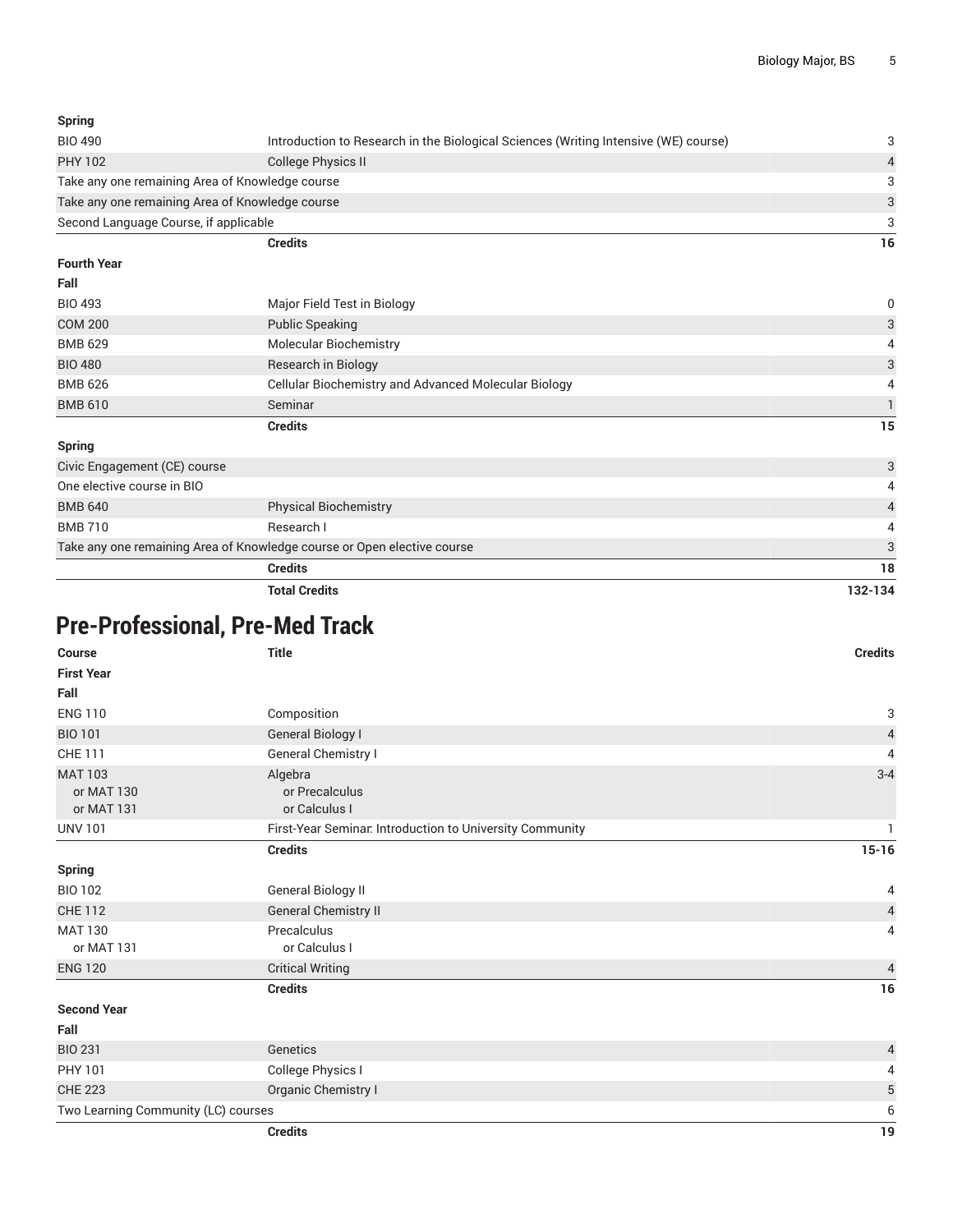| <b>Spring</b>                                              |                                                                                                                                                  |                |
|------------------------------------------------------------|--------------------------------------------------------------------------------------------------------------------------------------------------|----------------|
| <b>BIO 335</b>                                             | Molecular and Cellular Biology (Writing Enhanced (WE) course. In NYC, take BIO 335 and<br>BIO 335A for 5 credits; in PLV, BIO 335 for 4 credits) | $4 - 5$        |
| <b>CHE 224</b>                                             | Organic Chemistry II                                                                                                                             | 5              |
| <b>PHY 102</b>                                             | College Physics II                                                                                                                               | 4              |
| <b>ENG 201</b>                                             | Writing in the Disciplines                                                                                                                       | 3              |
|                                                            | <b>Credits</b>                                                                                                                                   | $16 - 17$      |
| <b>Third Year</b>                                          |                                                                                                                                                  |                |
| Fall                                                       |                                                                                                                                                  |                |
| <b>BIO 210</b>                                             | Ecology                                                                                                                                          | 4              |
| <b>BIO 327</b>                                             | <b>Cellular Biochemistry</b>                                                                                                                     |                |
| <b>BIO 251</b>                                             | Principles of Human Anatomy                                                                                                                      | $\overline{a}$ |
| Take any one remaining Area of Knowledge course or CIS 101 |                                                                                                                                                  | 3              |
| First Second Language Course. See Advisor for guidelines   |                                                                                                                                                  | 3              |
|                                                            | <b>Credits</b>                                                                                                                                   | 18             |
| <b>Spring</b>                                              |                                                                                                                                                  |                |
| <b>BIO 264</b>                                             | Microbiology                                                                                                                                     | $\overline{4}$ |
| <b>BIO 334</b>                                             | <b>General Physiology</b>                                                                                                                        | 4              |
| <b>BIO 490</b>                                             | Introduction to Research in the Biological Sciences (Writing Enhanced (WE) course)                                                               | 3              |
| <b>MAT 141</b>                                             | Introductory Statistics for the Life Sciences                                                                                                    | 4              |
| Second Language Course, if applicable                      |                                                                                                                                                  | 3              |
|                                                            | <b>Credits</b>                                                                                                                                   | 18             |
| <b>Fourth Year</b>                                         |                                                                                                                                                  |                |
| Fall                                                       |                                                                                                                                                  |                |
| One elective course in subject BIO                         |                                                                                                                                                  | 4              |

| One creditive course in subject Dio                         |                                                                                      | ᠇              |
|-------------------------------------------------------------|--------------------------------------------------------------------------------------|----------------|
| <b>BIO 493</b>                                              | Major Field Test in Biology                                                          | 0              |
| <b>BIO 395</b><br>or BIO 480<br>or BIO 491                  | Independent Study in Biology<br>or Research in Biology<br>or Internship in Biology   | 3              |
| <b>PSY 112</b>                                              | Introduction to Psychology (Analysis of Human, Social, and Natural Phenomena (AOK5)) | 4              |
| <b>COM 200</b>                                              | <b>Public Speaking</b>                                                               | 3              |
|                                                             | <b>Credits</b>                                                                       | 14             |
| Spring                                                      |                                                                                      |                |
| One elective course in subject BIO                          |                                                                                      | $\overline{4}$ |
| One Civic Engagement (CE) course                            |                                                                                      | 3              |
| Take any one remaining Area of Knowledge course             |                                                                                      | 3              |
| Take any one remaining Area of Knowledge course             |                                                                                      | 3              |
| Take any one remaining Area of Knowledge course (if needed0 |                                                                                      | 3              |
|                                                             | <b>Credits</b>                                                                       | 16             |
|                                                             | <b>Total Credits</b>                                                                 | 132-134        |

## **Pre-Professional, Pre-Occupational Therapy Track**

| <b>Course</b>                              | <b>Title</b>                               | <b>Credits</b> |
|--------------------------------------------|--------------------------------------------|----------------|
| <b>First Year</b>                          |                                            |                |
| Fall                                       |                                            |                |
| <b>ENG 110</b>                             | Composition                                | 3              |
| <b>BIO 101</b>                             | General Biology I                          | $\overline{4}$ |
| CHE 111                                    | General Chemistry I                        | $\overline{4}$ |
| <b>MAT 103</b><br>or MAT 130<br>or MAT 131 | Algebra<br>or Precalculus<br>or Calculus I | $3 - 4$        |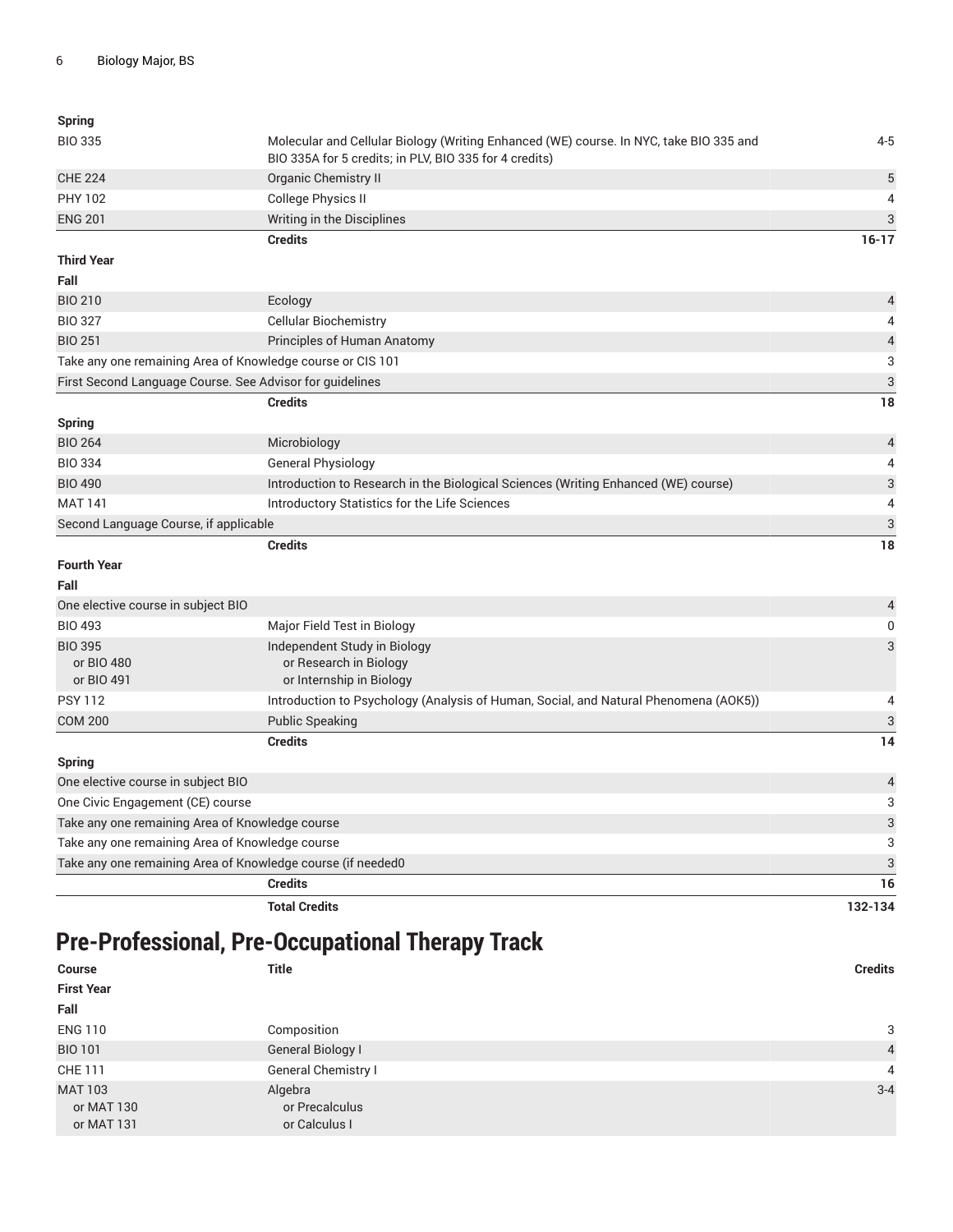| <b>UNV 101</b>                                  | First-Year Seminar. Introduction to University Community                                                   | $\mathbf{1}$              |
|-------------------------------------------------|------------------------------------------------------------------------------------------------------------|---------------------------|
|                                                 | <b>Credits</b>                                                                                             | $15 - 16$                 |
| <b>Spring</b>                                   |                                                                                                            |                           |
| <b>BIO 102</b>                                  | General Biology II                                                                                         | 4                         |
| <b>CHE 112</b>                                  | <b>General Chemistry II</b>                                                                                | 4                         |
| <b>MAT 130</b>                                  | Precalculus                                                                                                | 4                         |
| or MAT 131                                      | or Calculus I                                                                                              |                           |
| or CIS 101                                      | or Introduction to Computing                                                                               |                           |
| <b>ENG 120</b>                                  | <b>Critical Writing</b>                                                                                    | 4                         |
| <b>PSY 112</b>                                  | Introduction to Psychology (Counts toward Analysis of Human, Social, and Natural                           | 4                         |
|                                                 | Phenomena (AOK5))                                                                                          |                           |
|                                                 | <b>Credits</b>                                                                                             | 20                        |
| <b>Second Year</b>                              |                                                                                                            |                           |
| Fall                                            |                                                                                                            |                           |
| <b>BIO 231</b>                                  | Genetics                                                                                                   | 4                         |
| <b>PHY 101</b>                                  | College Physics I                                                                                          | 4                         |
|                                                 | One Learning Community (LC) course with COM 200                                                            | 3                         |
| <b>COM 200</b>                                  | Public Speaking (Learning Community (LC))                                                                  | $\ensuremath{\mathsf{3}}$ |
| <b>PSY 320</b>                                  | Abnormal Psychology I                                                                                      | 3                         |
|                                                 | <b>Credits</b>                                                                                             | 17                        |
| <b>Spring</b>                                   |                                                                                                            |                           |
| <b>BIO 335</b>                                  | Molecular and Cellular Biology (Writing Enhanced (WE) course. In NYC, take BIO 335 and                     | $4 - 5$                   |
|                                                 | BIO 335A for 5 credits; in PLV, BIO 335 for 4 credits)                                                     |                           |
|                                                 | First Second Language Course. See Advisor for guidelines. Or CIS 101                                       | 3                         |
| Take any one remaining Area of Knowledge course |                                                                                                            | 3                         |
| <b>PHY 102</b>                                  | <b>College Physics II</b>                                                                                  | 4                         |
| <b>ENG 201</b>                                  |                                                                                                            | 3                         |
|                                                 | Writing in the Disciplines                                                                                 |                           |
|                                                 | <b>Credits</b>                                                                                             | $17 - 18$                 |
| <b>Third Year</b>                               |                                                                                                            |                           |
| Fall                                            |                                                                                                            |                           |
| <b>BIO 210</b>                                  | Ecology                                                                                                    | 4                         |
| <b>BIO 251</b>                                  | Principles of Human Anatomy                                                                                | 4                         |
| <b>BIO 327</b>                                  | <b>Cellular Biochemistry</b>                                                                               | 4                         |
|                                                 | Take any one remaining Area of Knowledge course and Civic Engagement (CE) course                           | 3                         |
|                                                 | First Second Language Course. See Advisor for guidelines, or Second Language Course if needed              | 3                         |
|                                                 | <b>Credits</b>                                                                                             | 18                        |
| <b>Spring</b>                                   |                                                                                                            |                           |
| <b>BIO 334</b>                                  | General Physiology                                                                                         | 4                         |
| <b>BIO 490</b>                                  | Introduction to Research in the Biological Sciences                                                        | 3                         |
| <b>MAT 141</b>                                  | Introductory Statistics for the Life Sciences (Analysis of Human, Social, and Natural<br>Phenomena (AOK5)) | 4                         |
| <b>BIO 493</b>                                  | Major Field Test in Biology                                                                                | 0                         |
| <b>BIO 395</b>                                  | Independent Study in Biology (Paired with Area of Knowledge course)                                        | 3                         |
| or BIO 480                                      | or Research in Biology                                                                                     |                           |
| or BIO 491                                      | or Internship in Biology                                                                                   |                           |
| Take any one remaining Area of Knowledge course |                                                                                                            | 3                         |
|                                                 | <b>Credits</b>                                                                                             | 17                        |
| <b>Fourth Year</b>                              |                                                                                                            |                           |
| Fall                                            |                                                                                                            |                           |
| <b>CHE 223</b>                                  | Organic Chemistry I (In the summer)                                                                        | 5                         |
| <b>CHE 224</b>                                  | Organic Chemistry II (In the summer)                                                                       | 5                         |
|                                                 | First Second Language Course. See Advisor for guidelines, in the summer, if needed                         | 3                         |
|                                                 | Second Language Course, if applicable, in the summer, if needed                                            | 3                         |
|                                                 |                                                                                                            |                           |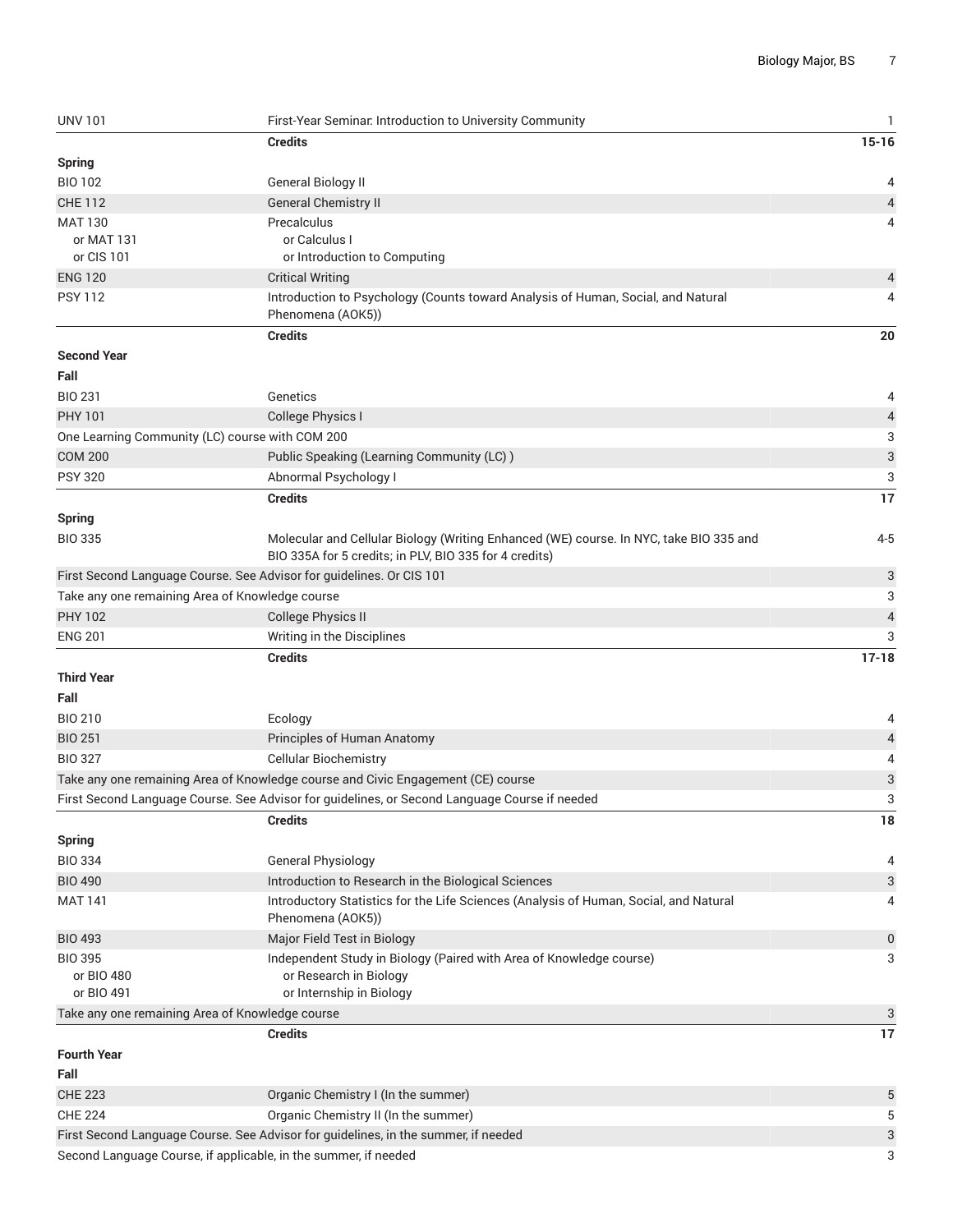Fall semester at Columbia University 14

**Credits 30**

**Total Credits 134-136**

### **Pre-Professional, Pre-Pharmacy Track**

| <b>Course</b>                                   | Title                                                                                                                                            | <b>Credits</b>            |
|-------------------------------------------------|--------------------------------------------------------------------------------------------------------------------------------------------------|---------------------------|
| <b>First Year</b>                               |                                                                                                                                                  |                           |
| Fall                                            |                                                                                                                                                  |                           |
| <b>ENG 110</b>                                  | Composition                                                                                                                                      | 3                         |
| <b>BIO 101</b>                                  | <b>General Biology I</b>                                                                                                                         | $\sqrt{4}$                |
| <b>CHE 111</b>                                  | General Chemistry I                                                                                                                              | 4                         |
| <b>MAT 103</b>                                  | Algebra                                                                                                                                          | $3 - 4$                   |
| or MAT 103                                      | or Algebra                                                                                                                                       |                           |
| or MAT 130                                      | or Precalculus                                                                                                                                   |                           |
| or MAT 131                                      | or Calculus I                                                                                                                                    |                           |
| <b>UNV 101</b>                                  | First-Year Seminar. Introduction to University Community                                                                                         | -1                        |
|                                                 | <b>Credits</b>                                                                                                                                   | $15 - 16$                 |
| <b>Spring</b>                                   |                                                                                                                                                  |                           |
| <b>BIO 102</b>                                  | General Biology II                                                                                                                               | 4                         |
| <b>CHE 112</b>                                  | <b>General Chemistry II</b>                                                                                                                      | $\overline{4}$            |
| <b>MAT 130</b>                                  | Precalculus                                                                                                                                      | 4                         |
| or MAT 131                                      | or Calculus I                                                                                                                                    |                           |
| or CIS 101                                      | or Introduction to Computing                                                                                                                     |                           |
| <b>ENG 120</b>                                  | <b>Critical Writing</b>                                                                                                                          | 4                         |
| <b>PSY 112</b>                                  | Introduction to Psychology (Counts toward Analysis of Human, Social, and Natural<br>Phenomena (AOK5))                                            | 4                         |
|                                                 | <b>Credits</b>                                                                                                                                   | 20                        |
| <b>Second Year</b>                              |                                                                                                                                                  |                           |
| Fall                                            |                                                                                                                                                  |                           |
| <b>BIO 231</b>                                  | Genetics                                                                                                                                         | 4                         |
| <b>MAT 141</b>                                  | Introductory Statistics for the Life Sciences (Analysis of Human, Social, and Natural                                                            | $\overline{4}$            |
|                                                 | Phenomena (AOK5))                                                                                                                                |                           |
| PHY 101                                         | College Physics I                                                                                                                                | 4                         |
| <b>COM 200</b>                                  | <b>Public Speaking</b>                                                                                                                           | $\ensuremath{\mathsf{3}}$ |
| One Learning Community (LC) course with COM 200 |                                                                                                                                                  | 3                         |
|                                                 | <b>Credits</b>                                                                                                                                   | 18                        |
| <b>Spring</b>                                   |                                                                                                                                                  |                           |
| <b>BIO 335</b>                                  | Molecular and Cellular Biology (Writing Enhanced (WE) course. In NYC, take BIO 335 and<br>BIO 335A for 5 credits; in PLV, BIO 335 for 4 credits) | $4 - 5$                   |
| <b>CIS 101</b>                                  | Introduction to Computing (Or First Language Course)                                                                                             | 3                         |
| PHY 102                                         | College Physics II                                                                                                                               | 4                         |
| <b>ENG 201</b>                                  | Writing in the Disciplines                                                                                                                       | $\ensuremath{\mathsf{3}}$ |
| Take any one remaining Area of Knowledge course |                                                                                                                                                  | 3                         |
|                                                 | <b>Credits</b>                                                                                                                                   | $17 - 18$                 |
| <b>Third Year</b>                               |                                                                                                                                                  |                           |
| Fall                                            |                                                                                                                                                  |                           |
| <b>BIO 327</b>                                  | Cellular Biochemistry                                                                                                                            | 4                         |
| <b>BIO 210</b>                                  | Ecology                                                                                                                                          | $\overline{4}$            |
| <b>BIO 251</b>                                  | Principles of Human Anatomy                                                                                                                      | 4                         |
|                                                 | First Second Language Course. See Advisor for guidelines, or Second Language Course                                                              | 3                         |
|                                                 | Take any one remaining Area of Knowledge course and Civic Engagement (CE) course                                                                 | 3                         |
|                                                 | <b>Credits</b>                                                                                                                                   | $18\,$                    |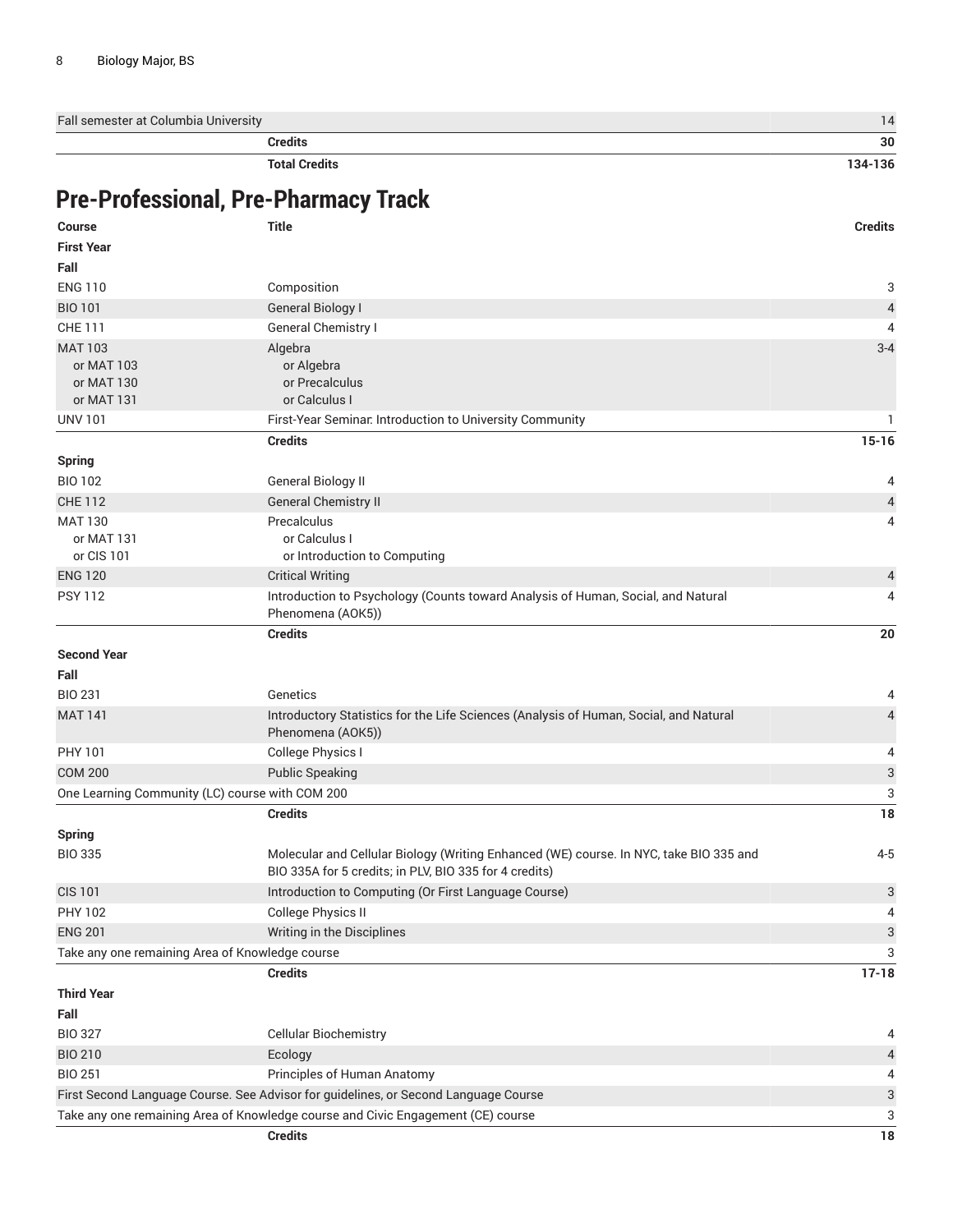| Spring                                     |                                                                                                                |         |
|--------------------------------------------|----------------------------------------------------------------------------------------------------------------|---------|
| <b>BIO 490</b>                             | Introduction to Research in the Biological Sciences (Writing Enhanced (WE))                                    | 3       |
| <b>BIO 264</b>                             | Microbiology                                                                                                   | 4       |
| <b>BIO 493</b>                             | Major Field Test in Biology                                                                                    | 0       |
| <b>BIO 334</b>                             | <b>General Physiology</b>                                                                                      | 4       |
| <b>BIO 395</b><br>or BIO 480<br>or BIO 491 | Independent Study in Biology<br>or Research in Biology<br>or Internship in Biology                             | 3       |
|                                            | Take any one remaining Area of Knowledge course (Paired with BIO 395, BIO 480, or BIO 491)                     | 3       |
|                                            | <b>Credits</b>                                                                                                 | 17      |
| <b>Fourth Year</b>                         |                                                                                                                |         |
| Fall                                       |                                                                                                                |         |
| <b>CHE 223</b>                             | Organic Chemistry I (In the summer)                                                                            | 5       |
| <b>CHE 223</b>                             | Organic Chemistry I (In the summer)                                                                            | 5       |
|                                            | First Second Language Course. See Advisor for guidelines, or Second Language course (In the summer, if needed) |         |
| Fall credits at Albany College of Pharmacy |                                                                                                                | 21      |
|                                            | <b>Credits</b>                                                                                                 | 31      |
|                                            | <b>Total Credits</b>                                                                                           | 136-138 |

## **Pre-Professional, Pre-Podiatry Track**

| <b>Course</b>                                            | <b>Title</b>                                                                                                                                     | <b>Credits</b>            |
|----------------------------------------------------------|--------------------------------------------------------------------------------------------------------------------------------------------------|---------------------------|
| <b>First Year</b>                                        |                                                                                                                                                  |                           |
| Fall                                                     |                                                                                                                                                  |                           |
| <b>ENG 110</b>                                           | Composition                                                                                                                                      | 3                         |
| <b>BIO 101</b>                                           | <b>General Biology I</b>                                                                                                                         | $\sqrt{4}$                |
| <b>CHE 111</b>                                           | General Chemistry I                                                                                                                              | $\overline{4}$            |
| <b>MAT 103</b>                                           | Algebra                                                                                                                                          | $3 - 4$                   |
| or MAT 130                                               | or Precalculus                                                                                                                                   |                           |
| or MAT 131                                               | or Calculus I                                                                                                                                    |                           |
| <b>UNV 101</b>                                           | First-Year Seminar. Introduction to University Community ((STEM Major section))                                                                  | ı.                        |
|                                                          | <b>Credits</b>                                                                                                                                   | $15-16$                   |
| <b>Spring</b>                                            |                                                                                                                                                  |                           |
| <b>BIO 102</b>                                           | <b>General Biology II</b>                                                                                                                        | 4                         |
| <b>CHE 112</b>                                           | <b>General Chemistry II</b>                                                                                                                      | $\overline{\mathcal{L}}$  |
| <b>MAT 130</b>                                           | Precalculus                                                                                                                                      | 4                         |
| or MAT 131                                               | or Calculus I                                                                                                                                    |                           |
| or CIS 101                                               | or Introduction to Computing                                                                                                                     |                           |
| <b>ENG 120</b>                                           | <b>Critical Writing</b>                                                                                                                          | 4                         |
| <b>PSY 112</b>                                           | Introduction to Psychology (Analysis of Human, Social, and Natural Phenomena (AOK5))                                                             | 4                         |
|                                                          | <b>Credits</b>                                                                                                                                   | 20                        |
| <b>Second Year</b>                                       |                                                                                                                                                  |                           |
| Fall                                                     |                                                                                                                                                  |                           |
| <b>BIO 231</b>                                           | Genetics                                                                                                                                         | 4                         |
| <b>PHY 101</b>                                           | College Physics I                                                                                                                                | $\overline{4}$            |
| <b>COM 200</b>                                           | Public Speaking (Learning Community (LC))                                                                                                        | 3                         |
| One Learning Community (LC) course (with COM 200)        |                                                                                                                                                  | $\ensuremath{\mathsf{3}}$ |
| First Second Language Course. See Advisor for guidelines |                                                                                                                                                  | 3                         |
|                                                          | <b>Credits</b>                                                                                                                                   | $\overline{17}$           |
| <b>Spring</b>                                            |                                                                                                                                                  |                           |
| <b>BIO 335</b>                                           | Molecular and Cellular Biology (Writing Enhanced (WE) course. In NYC, take BIO 335 and<br>BIO 335A for 5 credits; in PLV, BIO 335 for 4 credits) | $4 - 5$                   |
| <b>PHY 102</b>                                           | <b>College Physics II</b>                                                                                                                        | 4                         |
| <b>ENG 201</b>                                           | Writing in the Disciplines                                                                                                                       | 3                         |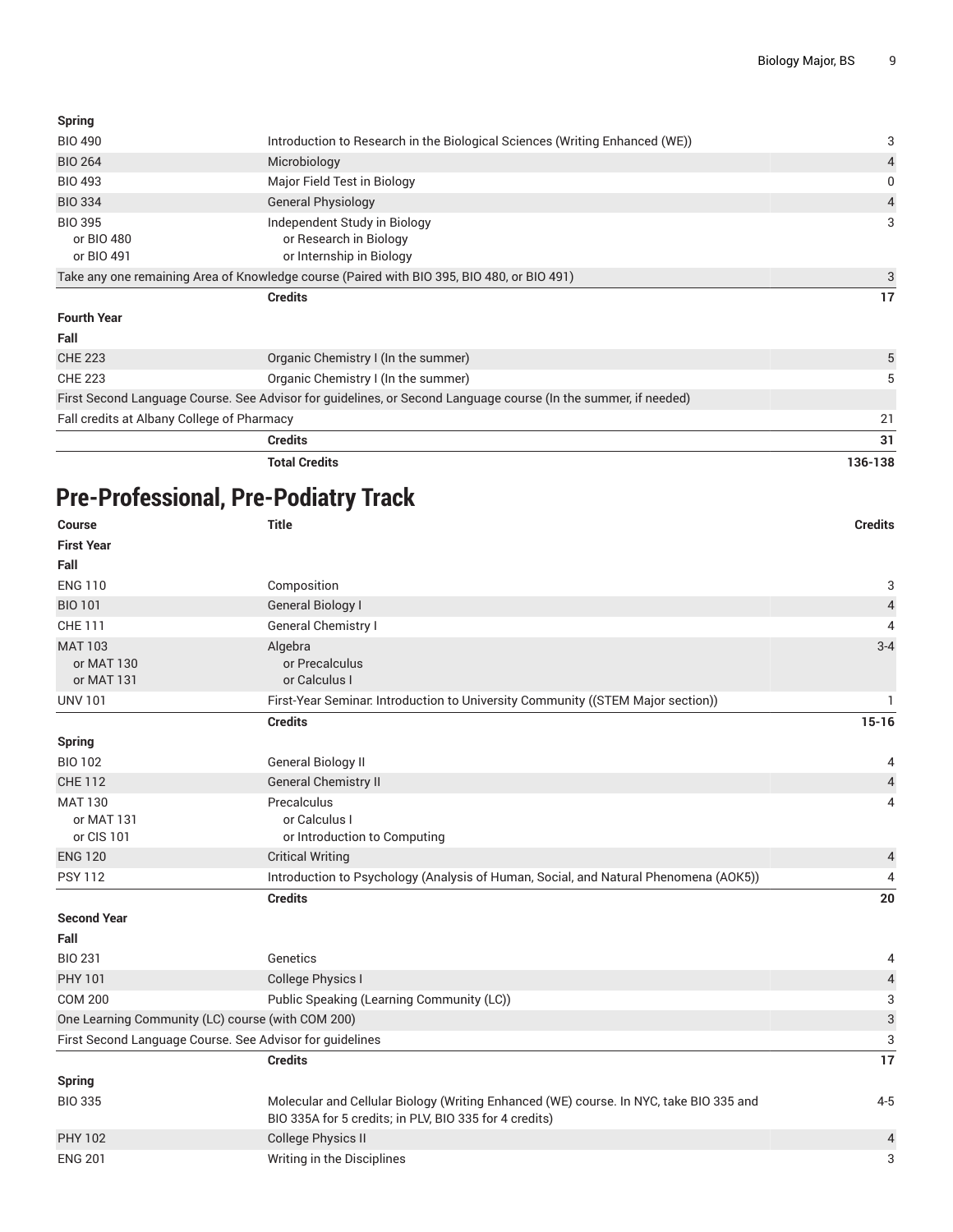|                                                 | <b>Credits</b>                                                                                             | 29             |
|-------------------------------------------------|------------------------------------------------------------------------------------------------------------|----------------|
| Fall credits at NY College of Podiatry          |                                                                                                            | 19             |
| <b>CHE 224</b>                                  | Organic Chemistry II (In the summer)                                                                       | 5              |
| <b>CHE 223</b>                                  | Organic Chemistry I (In the summer)                                                                        | 5              |
| Fall                                            |                                                                                                            |                |
| <b>Fourth Year</b>                              |                                                                                                            |                |
|                                                 | <b>Credits</b>                                                                                             | 17             |
| Take any one remaining Area of Knowledge course |                                                                                                            | 3              |
| or BIO 491                                      | or Internship in Biology                                                                                   |                |
| or BIO 480                                      | or Research in Biology                                                                                     |                |
| <b>BIO 395</b>                                  | Independent Study in Biology                                                                               | 3              |
| <b>BIO 334</b>                                  | <b>General Physiology</b>                                                                                  | 4              |
| <b>BIO 493</b>                                  | Major Field Test in Biology                                                                                | 0              |
| <b>MAT 141</b>                                  | Introductory Statistics for the Life Sciences (Analysis of Human, Social, and Natural<br>Phenomena (AOK5)) | $\overline{4}$ |
| <b>BIO 490</b>                                  | Introduction to Research in the Biological Sciences (Writing Enhanced (WE) course)                         | 3              |
| <b>Spring</b>                                   |                                                                                                            |                |
|                                                 | <b>Credits</b>                                                                                             | 18             |
| Take any one remaining Area of Knowledge course |                                                                                                            | 3              |
|                                                 | Take any one remaining Area of Knowledge and Civic Engagement (CE) course                                  | 3              |
| <b>BIO 327</b>                                  | <b>Cellular Biochemistry</b>                                                                               | 4              |
| <b>BIO 251</b>                                  | Principles of Human Anatomy                                                                                | 4              |
| <b>BIO 210</b>                                  | Ecology                                                                                                    | 4              |
| Fall                                            |                                                                                                            |                |
| <b>Third Year</b>                               |                                                                                                            |                |
|                                                 | <b>Credits</b>                                                                                             | $17 - 18$      |
| <b>CIS 101</b>                                  | Introduction to Computing (If needed)                                                                      | 3              |
| Second Language Course, if applicable           |                                                                                                            | 3              |

**Total Credits 133-135**

## **Pre-Professional, Pre-Optometry Track**

| <b>Course</b>                              | <b>Title</b>                                                                         | <b>Credits</b> |
|--------------------------------------------|--------------------------------------------------------------------------------------|----------------|
| <b>First Year</b>                          |                                                                                      |                |
| Fall                                       |                                                                                      |                |
| <b>ENG 110</b>                             | Composition                                                                          | 3              |
| <b>BIO 101</b>                             | General Biology I                                                                    | $\overline{4}$ |
| <b>CHE 111</b>                             | General Chemistry I                                                                  | 4              |
| <b>MAT 103</b><br>or MAT 130<br>or MAT 131 | Algebra<br>or Precalculus<br>or Calculus I                                           | $3 - 4$        |
| <b>UNV 101</b>                             | First-Year Seminar. Introduction to University Community ((STEM Major section))      |                |
|                                            | <b>Credits</b>                                                                       | $15 - 16$      |
| <b>Spring</b>                              |                                                                                      |                |
| <b>BIO 102</b>                             | General Biology II                                                                   | 4              |
| <b>CHE 112</b>                             | <b>General Chemistry II</b>                                                          | 4              |
| <b>MAT 130</b><br>or MAT 131<br>or CIS 101 | Precalculus<br>or Calculus I<br>or Introduction to Computing                         | 4              |
| <b>ENG 120</b>                             | <b>Critical Writing</b>                                                              | 4              |
| <b>PSY 112</b>                             | Introduction to Psychology (Analysis of Human, Social, and Natural Phenomena (AOK5)) | 4              |
|                                            | <b>Credits</b>                                                                       | 20             |